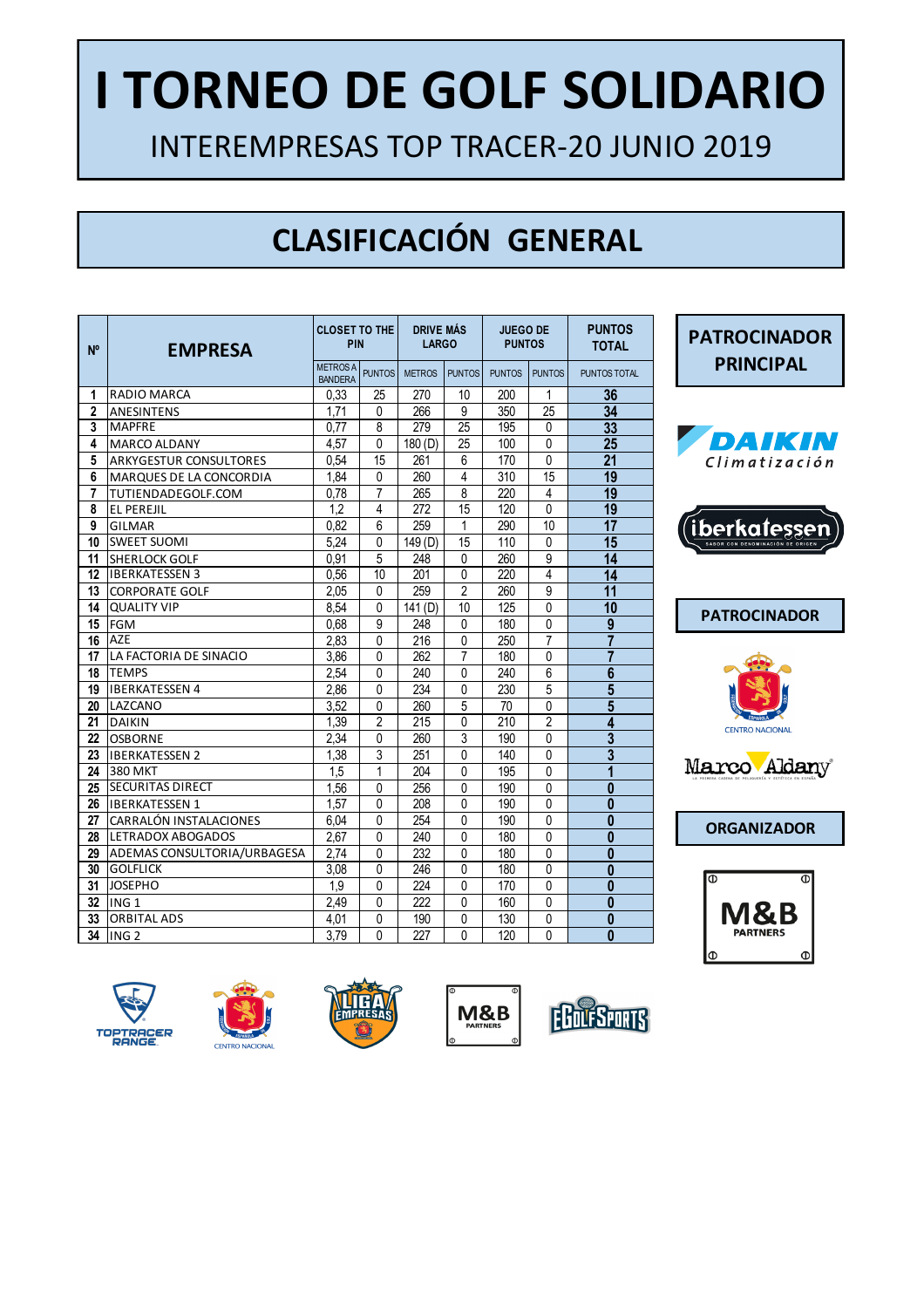## **I TORNEO DE GOLF SOLIDARIO** INTEREMPRESAS

TOP TRACER-20 JUNIO 2019

#### **CLOSET TO THE PIN**

| <b>EMPRESA</b>  |                               | <b>CLOSET TO THE PIN</b> | <b>PUNTOS</b>  |
|-----------------|-------------------------------|--------------------------|----------------|
|                 |                               | <b>METROS A BANDERA</b>  |                |
| 1 <sup>0</sup>  | <b>RADIO MARCA</b>            | 0.33                     | 25             |
| $2^{\circ}$     | <b>ARKYGESTUR CONSULTORES</b> | 0,54                     | 15             |
| 3°              | <b>IBERKATESSEN 3</b>         | 0,56                     | 10             |
| 4°              | <b>FGM</b>                    | 0,68                     | 9              |
| $5^{\circ}$     | <b>MAPFRE</b>                 | 0,77                     | 8              |
| 6°              | TUTIENDADEGOLF.COM            | 0,78                     | 7              |
| $7^{\circ}$     | <b>GILMAR</b>                 | 0,82                     | 6              |
| 80              | <b>SHERLOCK GOLF</b>          | 0,91                     | 5              |
| g°              | EL PEREJIL                    | 1.2                      | 4              |
| 10°             | <b>IBERKATESSEN 2</b>         | 1,38                     | $\overline{3}$ |
| $11^{\circ}$    | <b>DAIKIN</b>                 | 1,39                     | $\overline{2}$ |
| $12^{\circ}$    | <b>OSBORNE</b>                | 1,39                     | $\mathbf{1}$   |
| 13 <sup>°</sup> | <b>380 MKT</b>                | 1,5                      | 0              |
| $14^{\circ}$    | <b>IBERKATESSEN 1</b>         | 1,57                     | 0              |
| $15^{\circ}$    | <b>ANESINTENS</b>             | 1,71                     | 0              |
| $16^{\circ}$    | MARQUES DE LA CONCORDIA       | 1,84                     | 0              |
| 17°             | SECURITAS DIRECT              | 1,87                     | 0              |
| 18 <sup>o</sup> | <b>JOSEPHO</b>                | 1,9                      | 0              |
| 19 <sup>o</sup> | <b>CORPORATE GOLF</b>         | 2.05                     | 0              |
| $20^{\circ}$    | ING <sub>1</sub>              | 2.49                     | 0              |
| $21^{\circ}$    | <b>TEMPS</b>                  | 2,54                     | 0              |
| $22^{\circ}$    | <b>LETRADOX ABOGADOS</b>      | 2,67                     | 0              |
| $23^{\circ}$    | ADEMAS CONSULTORIA/URBAGESA   | 2,74                     | 0              |
| $24^{\circ}$    | A7F                           | 2,83                     | 0              |
| $25^{\circ}$    | <b>IBERKATESSEN 4</b>         | 2,86                     | 0              |
| $26^{\circ}$    | <b>GOLFLICK</b>               | 3,08                     | 0              |
| 27°             | LAZCANO                       | 3,52                     | 0              |
| $28^{\circ}$    | ING <sub>2</sub>              | 3,79                     | 0              |
| 29°             | LA FACTORIA DE SINACIO        | 3,86                     | 0              |
| 30 <sup>o</sup> | <b>ORBITAL ADS</b>            | 4,01                     | 0              |
| 31°             | MARCO ALDANY                  | 4,57                     | 0              |
| $32^{\circ}$    | <b>SWEET SUOMI</b>            | 5,24                     | 0              |
| 33 <sup>o</sup> | CARRALÓN INSTALACIONES        | 6,04                     | 0              |
| $34^\circ$      | <b>QUALITY VIP</b>            | 8,54                     | 0              |



**EMPRESA PATROCINADOR** 

**PRINCIPAL**

















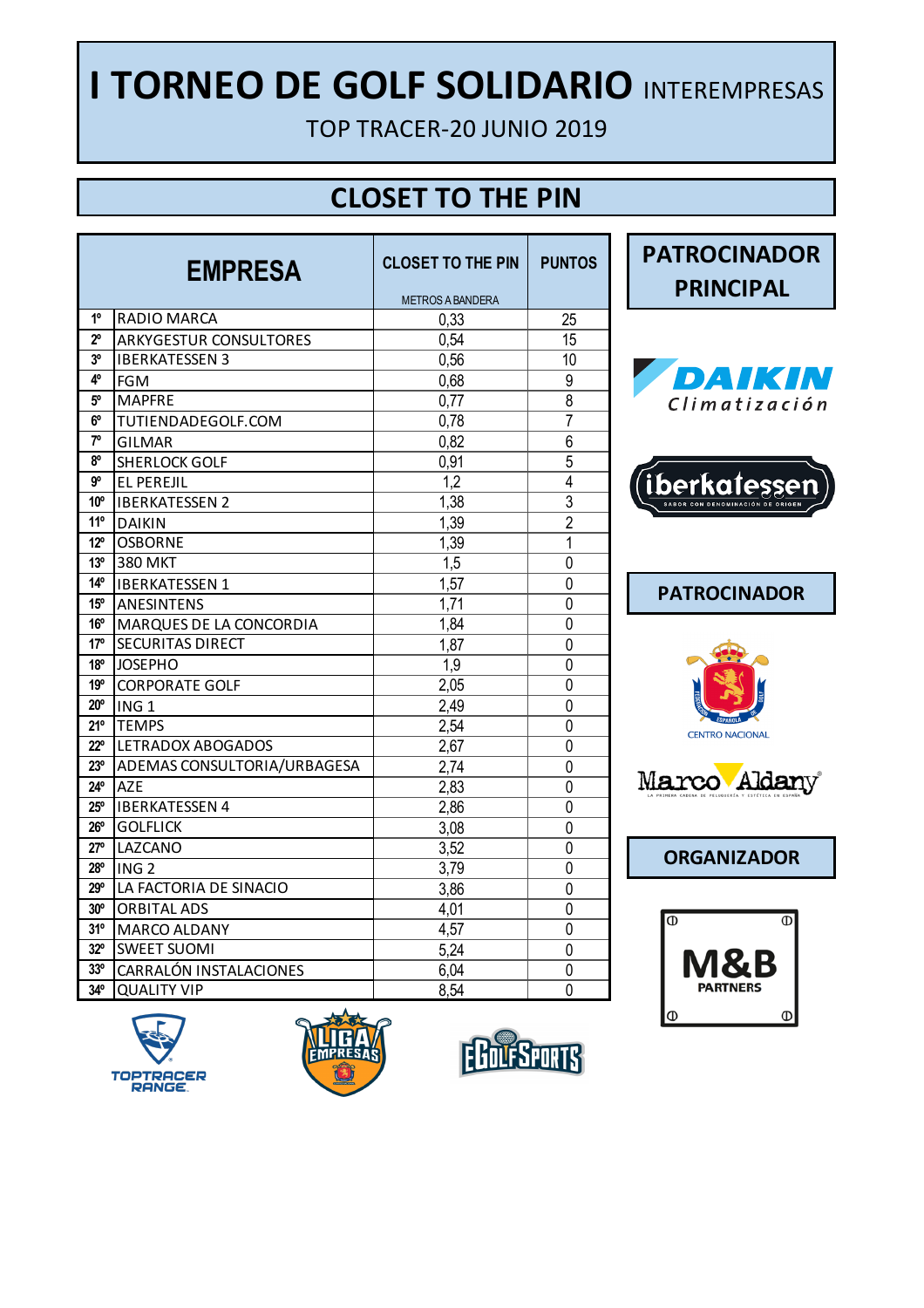#### **I TORNEO DE GOLF SOLIDARIO**

INTEREMPRESAS TOP TRACER-20 JUNIO 2019

#### **DRIVE MÁS LARGO CABALLEROS**

|                 | <b>EMPRESA</b>                | <b>DRIVE MÁS</b><br><b>LARGO</b> | <b>PUNTOS</b>  |
|-----------------|-------------------------------|----------------------------------|----------------|
|                 |                               | <b>METROS</b>                    |                |
| $1^{\circ}$     | <b>MAPFRE</b>                 | 279                              | 25             |
| $2^{\circ}$     | <b>EL PEREJIL</b>             | 272                              | 15             |
| 3°              | <b>RADIO MARCA</b>            | 270                              | 10             |
| 4°              | <b>ANESINTENS</b>             | 266                              | 9              |
| 5°              | TUTIENDADEGOLF.COM            | 265                              | 8              |
| 6°              | LA FACTORIA DE SINACIO        | 262                              | 7              |
| 7°              | <b>ARKYGESTUR CONSULTORES</b> | 261                              | 6              |
| 8°              | LAZCANO                       | 260                              | 5              |
| g°              | MARQUES DE LA CONCORDIA       | 260                              | 4              |
| 10 <sup>o</sup> | <b>OSBORNE</b>                | 260                              | 3              |
| $11^{\circ}$    | <b>CORPORATE GOLF</b>         | 259                              | $\overline{2}$ |
| $12^{\circ}$    | GILMAR                        | 259                              | $\mathbf{1}$   |
| 13 <sup>°</sup> | SECURITAS DIRECT              | 256                              | 0              |
| $14^{\circ}$    | CARRALÓN INSTALACIONES        | 254                              | 0              |
| $15^{\circ}$    | <b>IBERKATESSEN 2</b>         | 251                              | 0              |
| $16^{\circ}$    | <b>FGM</b>                    | 248                              | 0              |
| 17°             | <b>SHERLOCK GOLF</b>          | 248                              | 0              |
| $18^{\circ}$    | <b>GOLFLICK</b>               | 246                              | $\Omega$       |
| 19°             | <b>LETRADOX ABOGADOS</b>      | 240                              | 0              |
| $20^{\circ}$    | <b>TEMPS</b>                  | 240                              | 0              |
| 21°             | <b>IBERKATESSEN 4</b>         | 234                              | 0              |
| 22°             | ADEMAS CONSULTORIA/URBAGESA   | 232                              | 0              |
| 23°             | ING <sub>2</sub>              | 227                              | $\mathbf 0$    |
| 24°             | <b>JOSEPHO</b>                | 224                              | 0              |
| $25^{\circ}$    | ING <sub>1</sub>              | 222                              | 0              |
| $26^{\circ}$    | <b>AZE</b>                    | 216                              | 0              |
| 27°             | <b>DAIKIN</b>                 | 215                              | 0              |
| 28°             | <b>SWEET SUOMI</b>            | 210                              | 0              |
| 29°             | <b>IBERKATESSEN 1</b>         | 208                              | 0              |
| $30^{\circ}$    | <b>380 MKT</b>                | 204                              | 0              |
| $31^{\circ}$    | <b>IBERKATESSEN 3</b>         | 201                              | 0              |
| $32^{\circ}$    | <b>QUALITY VIP</b>            | 192                              | 0              |
| 33 <sup>o</sup> | <b>ORBITAL ADS</b>            | 190                              | 0              |











**ORGANIZADOR**







#### **DRIVE MÁS LARGO DAMAS**

|                | <b>EMPRESA</b>      | <b>DRIVE MÁS LARGO</b><br><b>METROS</b> | <b>PUNTOS</b> |
|----------------|---------------------|-----------------------------------------|---------------|
| 40             | <b>MARCO ALDANY</b> | 180                                     | 25            |
| $2^{\circ}$    | <b>SWEET SUOMI</b>  | 149                                     | 15            |
| 3 <sup>o</sup> | QUALITY VIP 1       | 141                                     |               |